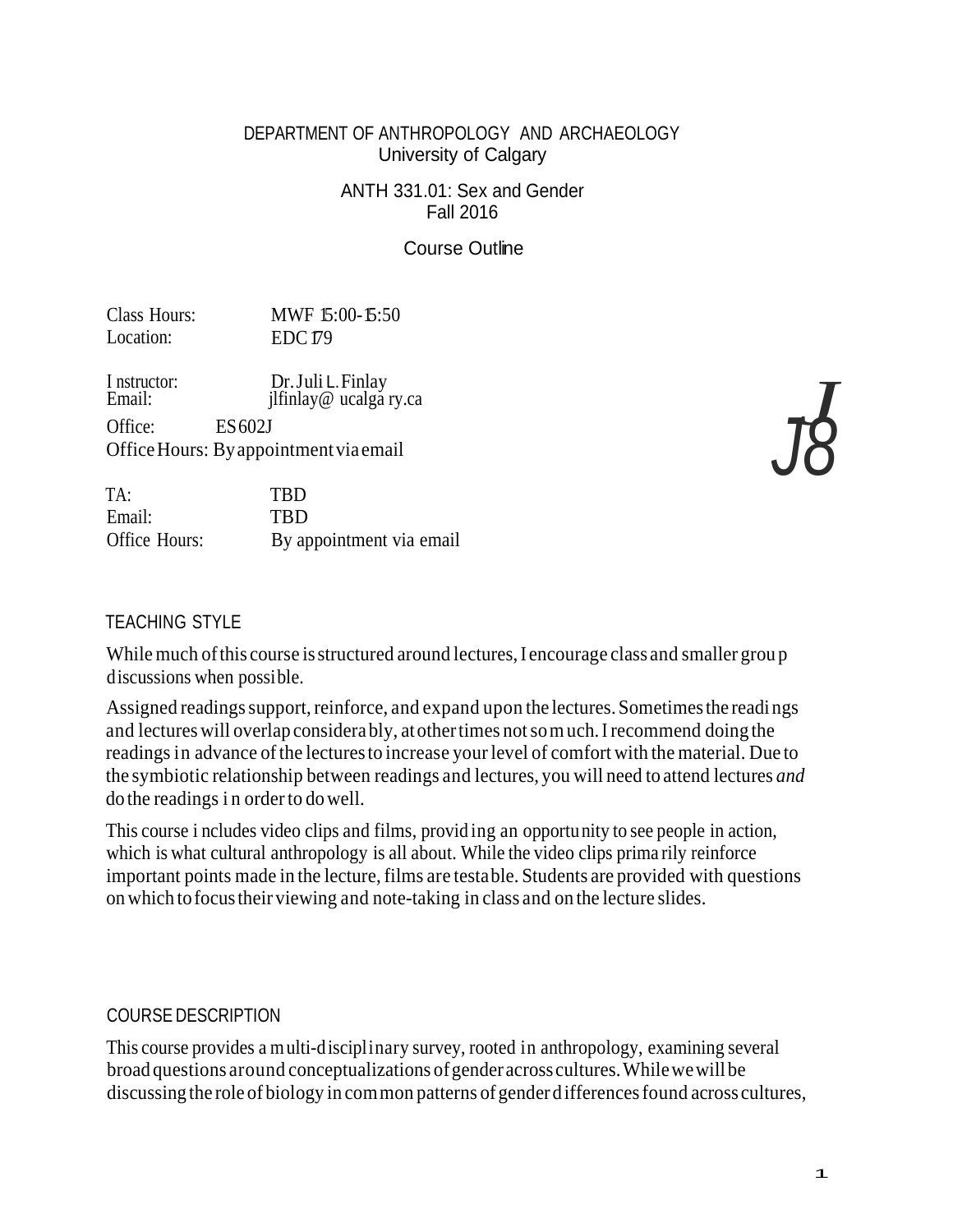we spend most of our course time examining cross-cultural variationsin genderroles and ideologies, and how these conceptualizations manifest in a variety of behaviour patterns acrossourspecies.Approximately halfthe course isspentin examini ng genderinequality, how it ma nifests, (possible) origins, and explanations for its persistence.

# COURSE LEARNING OBJECTIVES

This is a multi-disciplinary survey course examining conceptualizations of sex and social constructions of gender across cultures. By the end of the course you will:

- 1. Begin toappreciate thediversityof human behaviourin expressions of genderidentities.
- 2. Be able to describe how we as humans consider and express ourselvesin ourva ried gender identities.
- 3. Be able to conceptualize and discuss howsociety and cultu re constrain ustothink and act as gendered persons.

# REQUIRED TEXT

Brettell, Caroli ne B. and Sargent, Carolyn F. (eds.) Gender in Cross-Cultural Perspective. 6th edition. 2013.

Listed in Lecture and Reading Schedule as B&S. Additional required readingswill be posted on D2L.

NOTE: Ea rliered itions of Brettell and Sargent DONOT contain all of the readings required for this course and therefore you must purchase the 6th edition.

# LECTURE AND READING SCHEDULE

The Lecture and Reading Schedule is a separate document, and will be posted to Desire2Learn (D2L) before the start ofthe course.Lecture slideswill be posted on D2L in 3-slidePDF.format.

# ASSESSMENT

Themidterm exams are multiple choice and shortanswer.The final examismultiple choice, short answer, and one long-a nswer question.With the exception ofthe final exam long-answer question, exams are not cumulative.

| tem       | % of Final   Date<br>Grade |                | Comments |
|-----------|----------------------------|----------------|----------|
| Midterm 1 | 30%                        | Oct. $12,2016$ | Inclass  |
| Mdterm 2  | 30%                        | Nov. $9,2016$  | Inclass  |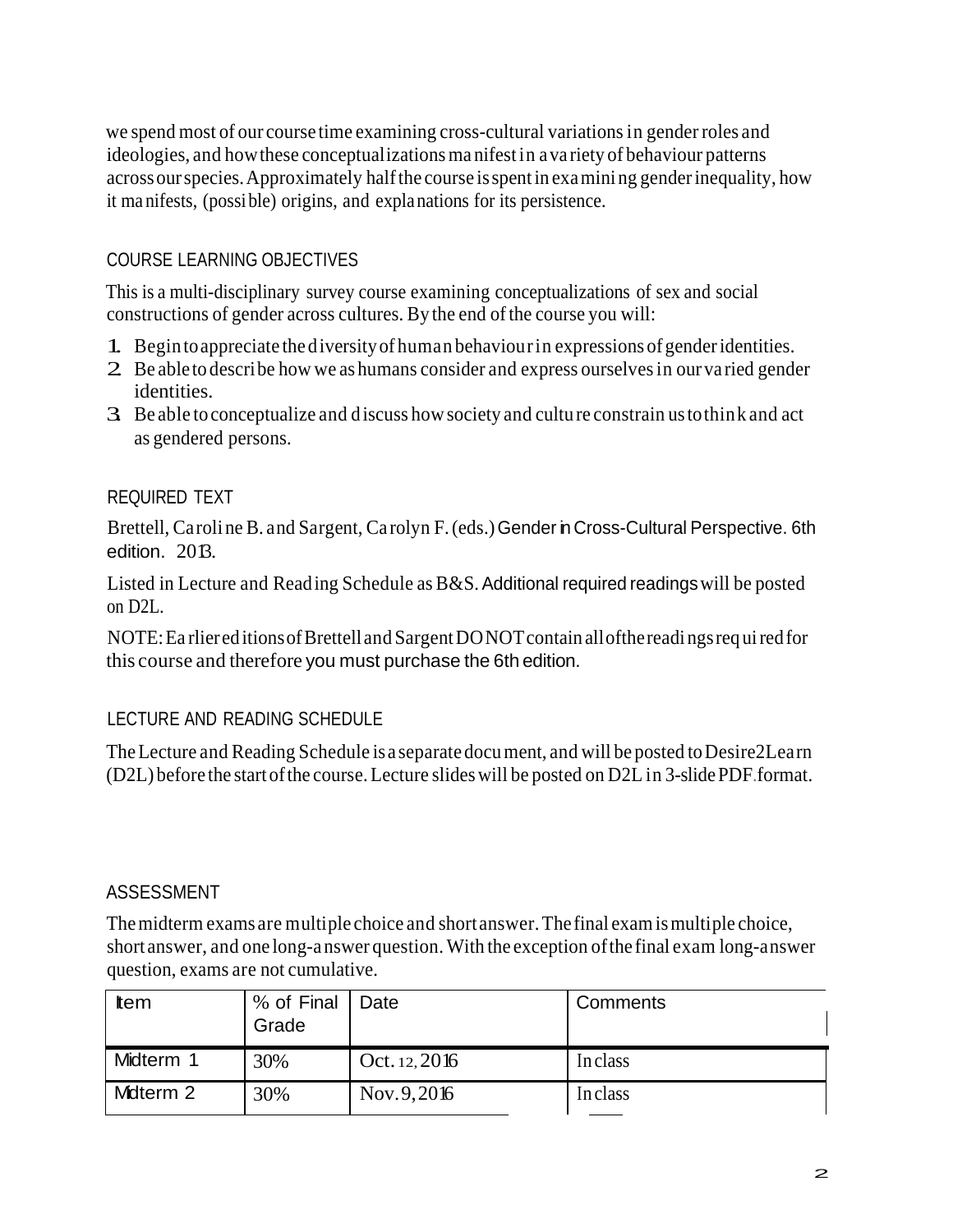| Final Exam | 40% | Set by Registrar | Dec. 12-22, 2016 |  |
|------------|-----|------------------|------------------|--|
|            |     |                  |                  |  |

#### DEPARTMENTOFANTHROPOLOGY GRADINGSCHEME

| A+ | $94.9 - 100\%$ | В      | 74.9-79.8% | $C_{\tau}$ | 58.9-62.8%      |
|----|----------------|--------|------------|------------|-----------------|
| A  | 89.9-94.8%     | B-     | 70.9-74.8% | $D+$       | 54.9-58.8%      |
| A- | 84.9-89.8%     | $( )+$ | 66.9-70.8% | $\Box$     | 49.9-54.8%      |
| B+ | 79.9-84.8%     |        | 62.9-66.8% | н.         | 49.8% and below |

### IMPORTANT INFORMATION

#### Missed Exams

A missed examination automatically receives a score of zero. In the event of an emergency or illness, notify the instructor Glfinlay@ucalgary.ca) or the Department of Anthropology and Archaeology office (403-220-6516) prefera bly before the missed exam. Documentation (e.g., a doctor's note) may be req uested before a make-u p test will be scheduled. Midterm must be made up within one week of the scheduled exam date.

#### Returned Exams

Results of exams will be posted on D2L. Exams will NOT be returned to the student, but can be reviewed with the instructor or TA (preferred) by appointment. To view multiple choice answer keys, see the TA. If, following a review of your exam, you have concerns about your eval uation, please make an appointment with the i nstructor to discuss in person. Exam reviews must be completed within two weeks of the grades being posted.

No accommodation will be made for poor performa nce on exams. For instance, additiona l items cannot be submitted in lieu of exams and grades will not be curved. Be sure that you are prepa red for exams so that you perform well when you have the opportu nity.

#### Adjusted Grades

The instructor will implement a standard measu re of adjustment for grades. Please do not req uest that the instructor increase or "round u p" you r final grade.

#### Email Policy

Students are encouraged to email the instructor with any concerns or questions rega rd ing the course. Please use ANTH 331i n the subject line. If you r question rega rds an issue that requires some depth, or a potential lengthy email excha nge, the instructor may request a face-to-face meeting instead of a prolonged email response. In addition, if the question is of interest to the entire class, the instructor may answer the question in class, retaining the anonymity of the question's origin. As the instructor has many other duties, please note that it may take up to 48 hours to receive a reply. The instructor does not answer emails on weekends and holidays, nor outside of regula r work hou rs (8:00 a.m. to 4:30 p.m.).

#### Electronic Devices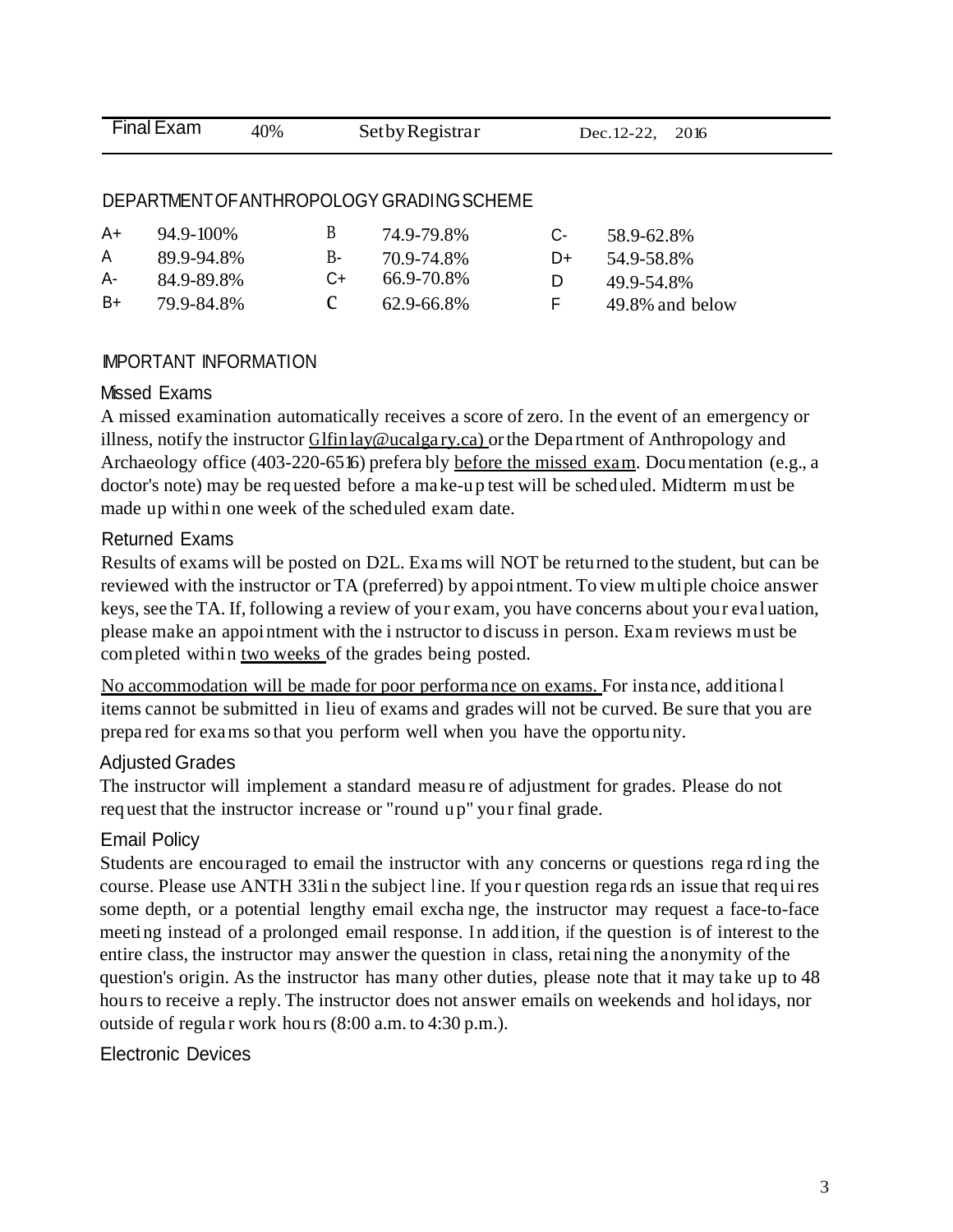Appropriate etiquette is required for use of any electronic devices in the classroom. Specifically, please do not distract other students or the instructor in your use of such devices, oryoumayloseyourprivileges.

Unless approved by the instructor in advance, audio and visual recordings are banned. This is to protect both the rights of the instructor and the rights of every student.

Academic Accommodations:

The academic accommodations policy can be found at [http://wwwucalgary.ca/access/accommodations/policy.](http://wwwucalgary.ca/access/accommodations/policy)

It is the student's responsibility to request academic accommodations. If you are a student with a documented disability who may require academic accommodations and have not registered with Student Accessibility Services, please contact them at 403-220-6019. Students that have not registered with the SAS are not eligible for formal academic accommodations. More information about the academic accommodations can be found at [http://wwww.ucalgary.ca/access.](http://wwww.ucalgary.ca/access)

# PLAGIARISM AND CHEATING

Plagiarism: "to steal and pass off the ideas or words of another as one's own" (Webster's). Plagiarismwill not be tolerated and will automatically result in afailing grade forthe submission. Any student caught plagia rizing may also be subject to additional University sanctions. Students are expected to be familiar with the Faculty of Arts' policy on intellectual honesty available at: http:L/arts.ucalga ry.ca/u ndergrad uate/get-your-degree/i ntel lectualhonesty.

### EMERGENCY EVACUATION

In the event that we need to evacuate the classroom due to an emergency, please note that the prima ry assembly point shall be Food Court in the Professional Faculties (PF) Bldg. FYI: https: L/www.ucalga ry.ca/emergencyplan/home/evacuation-assem bly-poi nts/assembly-poi nts.

USRI:

At the University of Calgary, feed back provided by students through the Universal Student Ratings of I nstruction (USRI) survey provides valuable information to help with evaluating instruction, enhancing learning and teaching, and selecting courses (www.ucalga ry.ca/usri). Your responses make a difference - please partici pate in USRI Surveys.